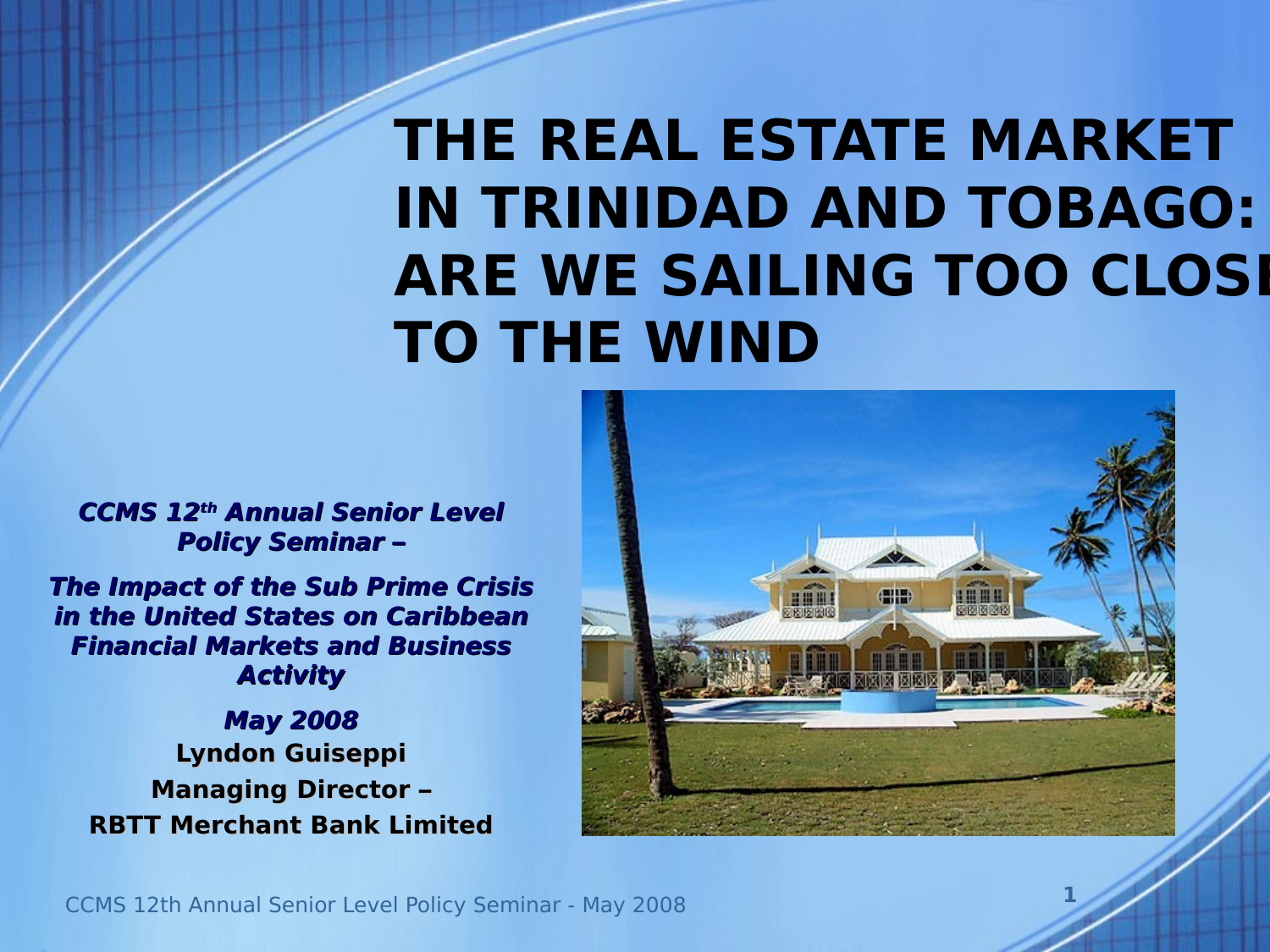# **OUTLINE**

- **1. OUR OWN SUB-PRIME CRISIS**
- **2. AN EXAMINATION OF THE DATA**
- **1. WHAT FUELLED THE RUN-UP IN HOUSE PRICES 4. HAVE CONDITIONS CHANGED**
- **5. DEFINING A BUBBLE**

**6. FIVE SIGNS OF A BUBBLE: ARE WE THERE YET? 7. SAILING CLOSE TO THE WIND**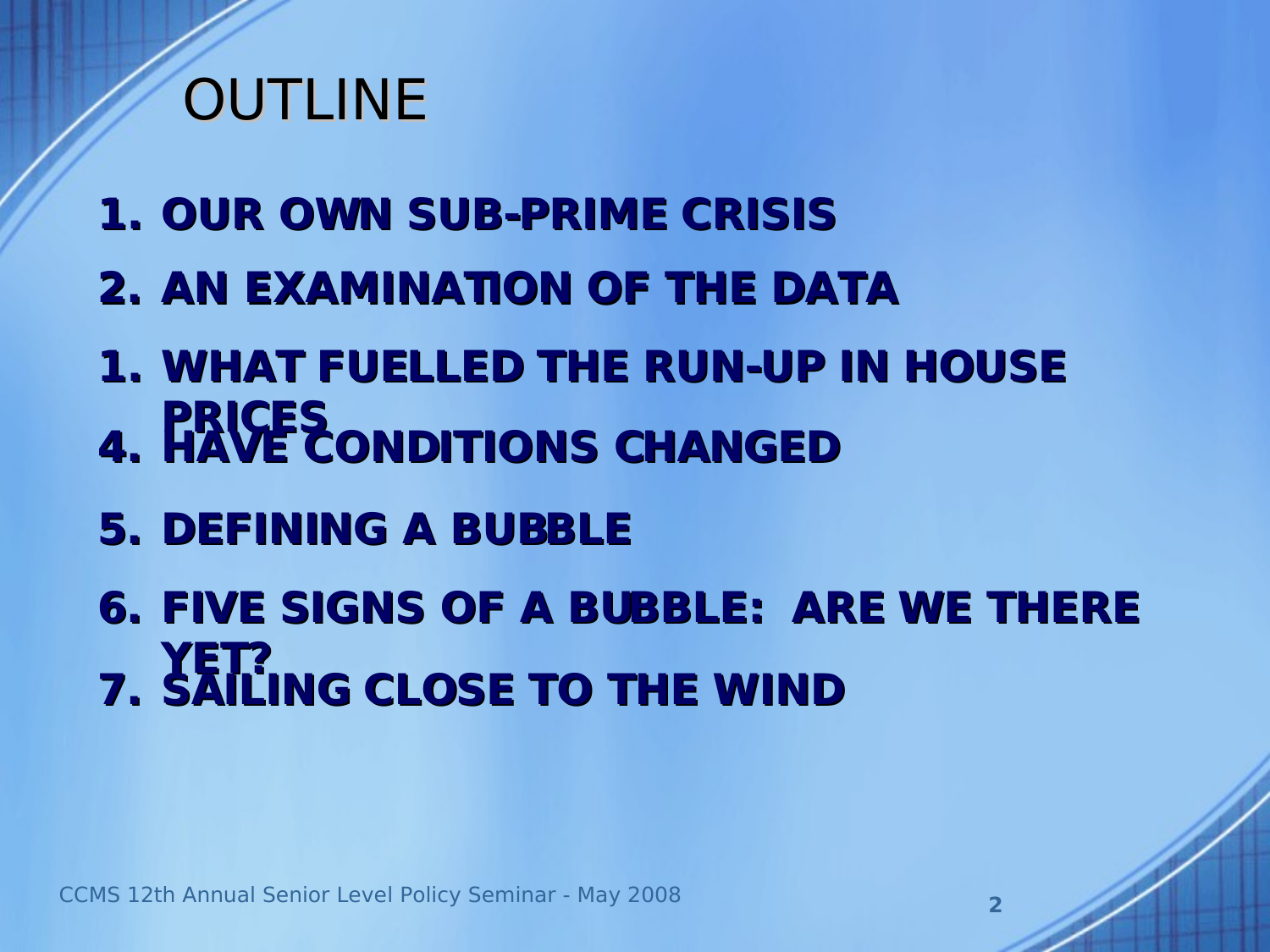#### **Our Own Sub-Prime Crisis**

In the late 1970s and early 1980s, the Workers' Bank introduced a novel mortgage financing scheme which it branded the **"Varinstall Mortgage"**. It provided for loan amortization with the initial deferment of the repayment of principal, the initial part payment of interest, and a variable amortization instalment that increased over the term of the mortgage loan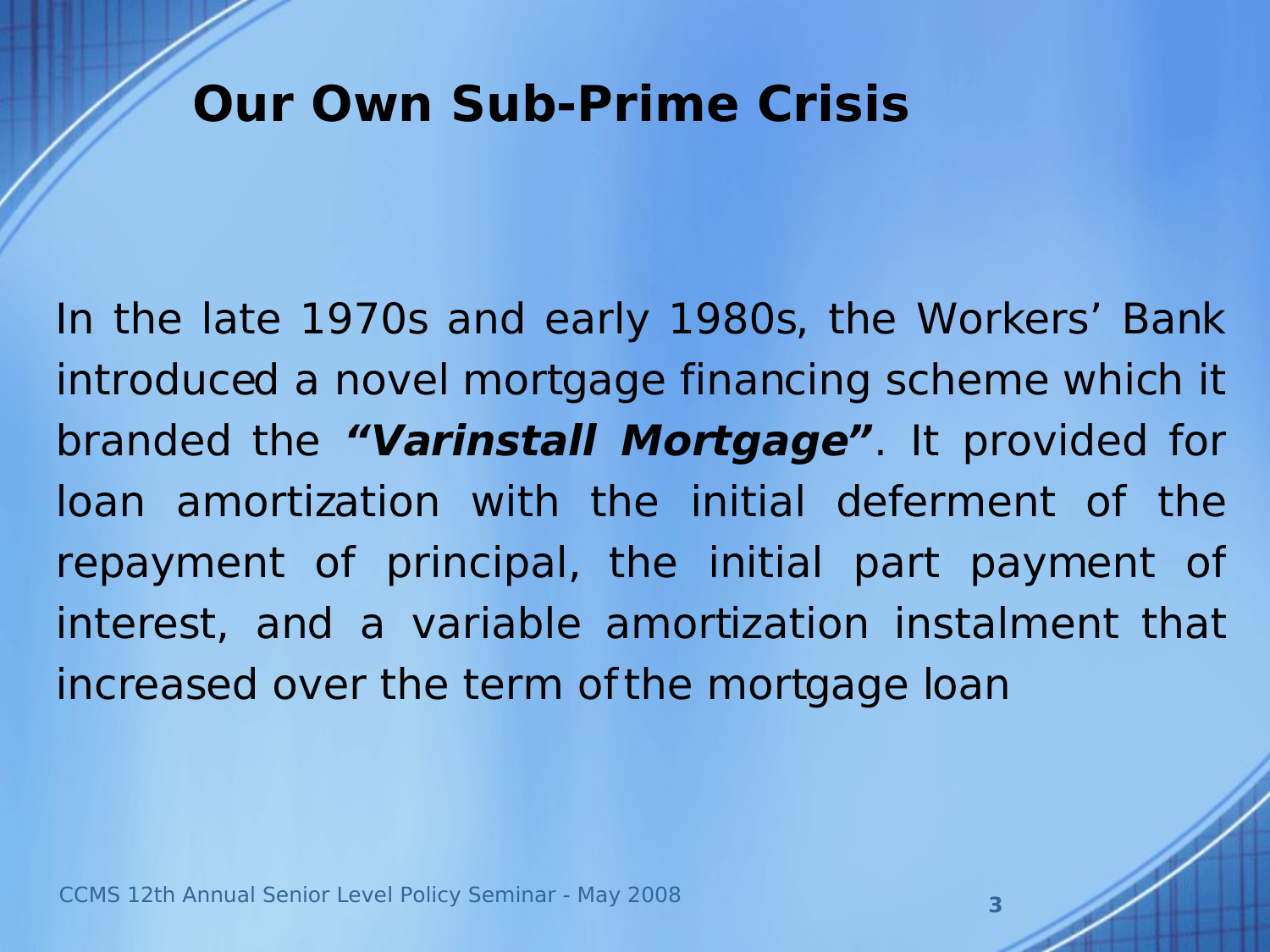#### **Our Own Sub-Prime Crisis**

During the recession in the 1980s, the Bank eventually faced severe problems of loan default (as at April 1989 about 90% of the entire mortgage portfolio was in arrears) resulting in its technical insolvency and the ultimate intervention of the Central Bank in April 1989. The Bank was closed, restructured and re-opened in May 1989 as Workers' Bank (1989) Limited.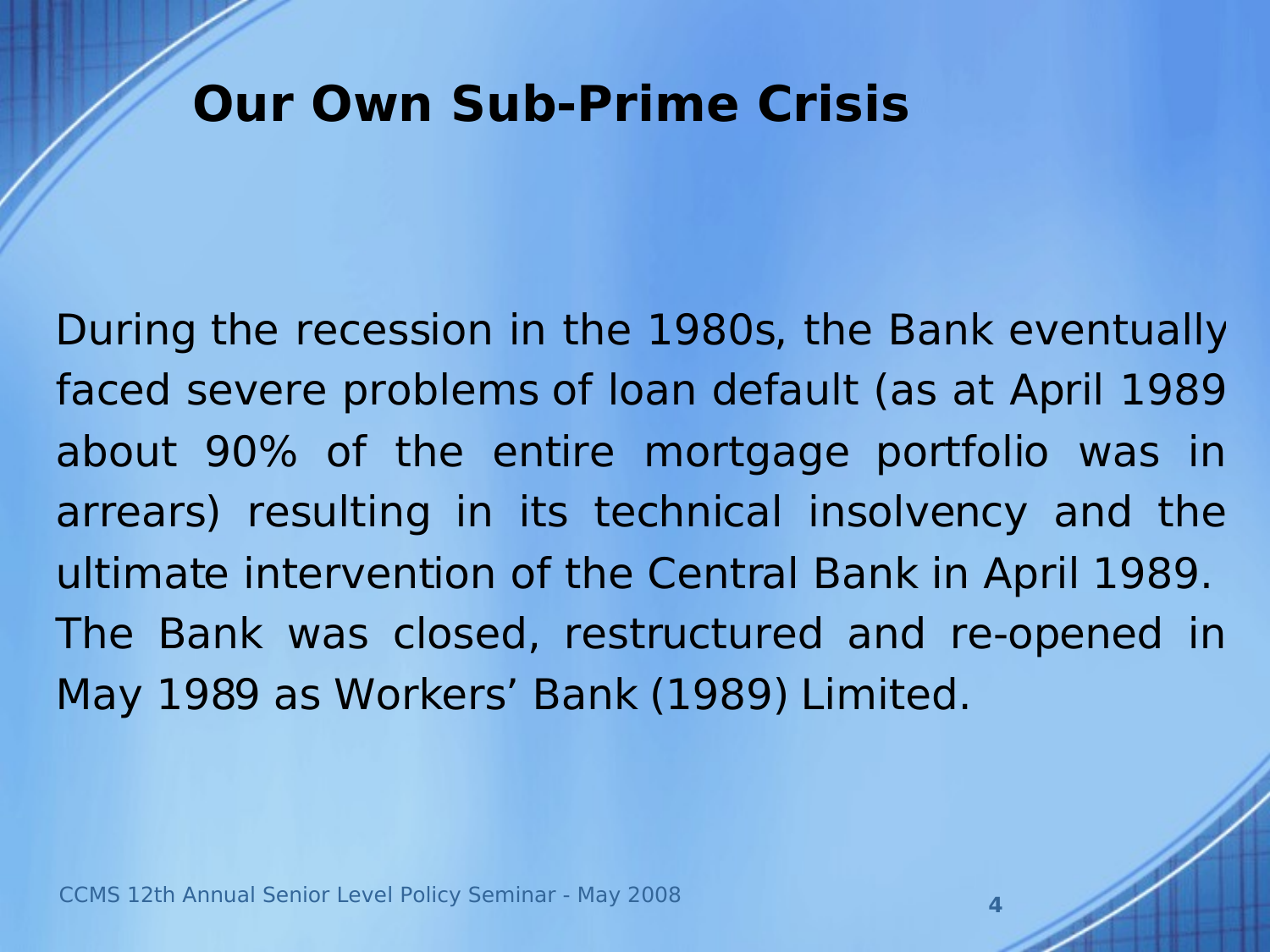#### **Median House Prices – T&T**

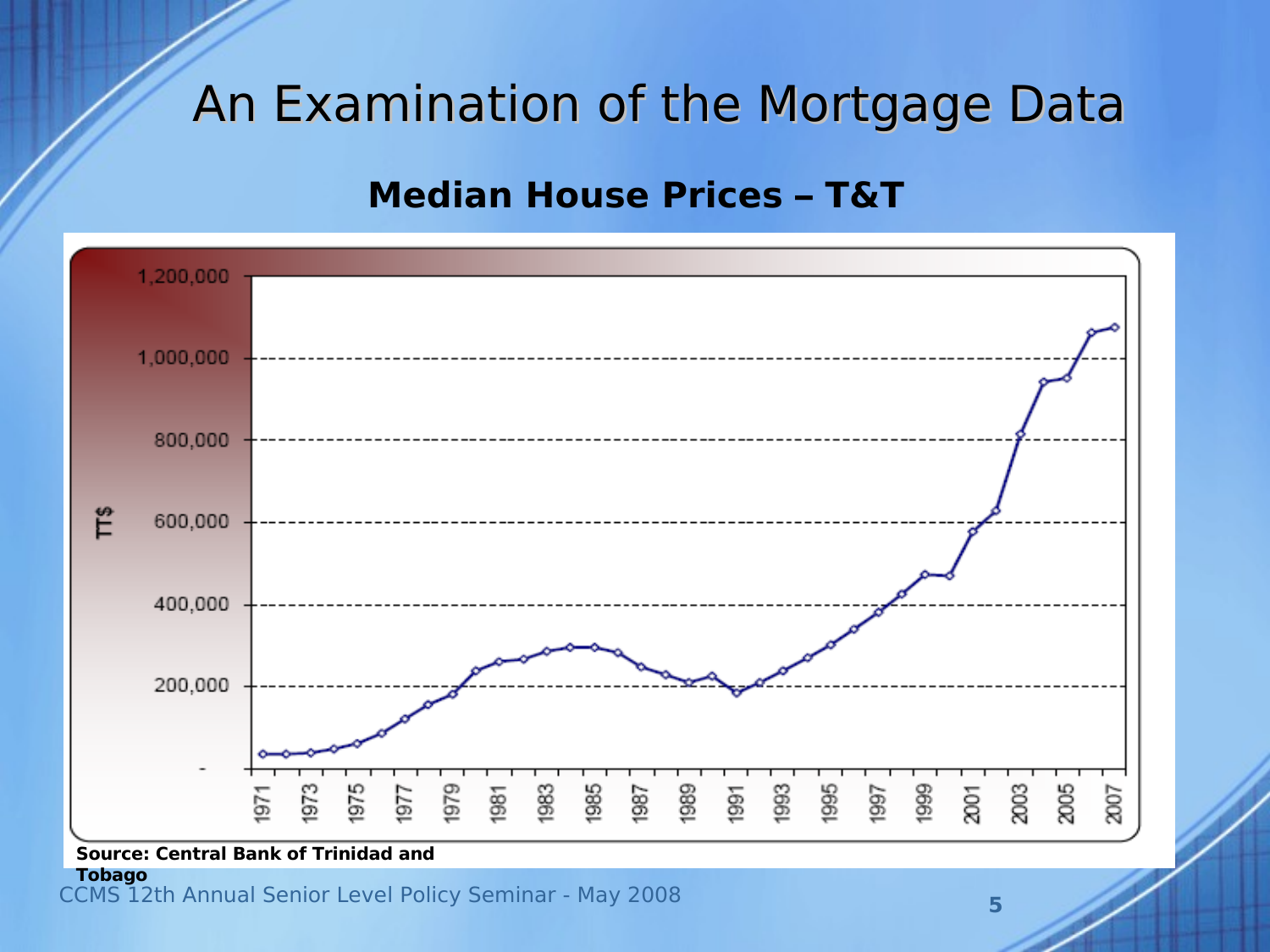Estimated Median Residential House Prices – Trinidad and Tobago - 1971 – 2006 (3-Bedroom House)

| Year | <b>Median House Price</b> | <b>Percentage</b><br><b>Change</b> |
|------|---------------------------|------------------------------------|
| 1971 | \$34,000                  | (Year on Year)                     |
| 1980 | \$237,000                 | 30.2                               |
| 1985 | \$296,000                 | 0.0                                |
| 1990 | \$226,000                 | 7.6                                |
| 1995 | \$302,235                 | 12.6                               |
| 2000 | \$511,618                 | 7.6                                |
| 2006 | \$1,065,000               | 12.0                               |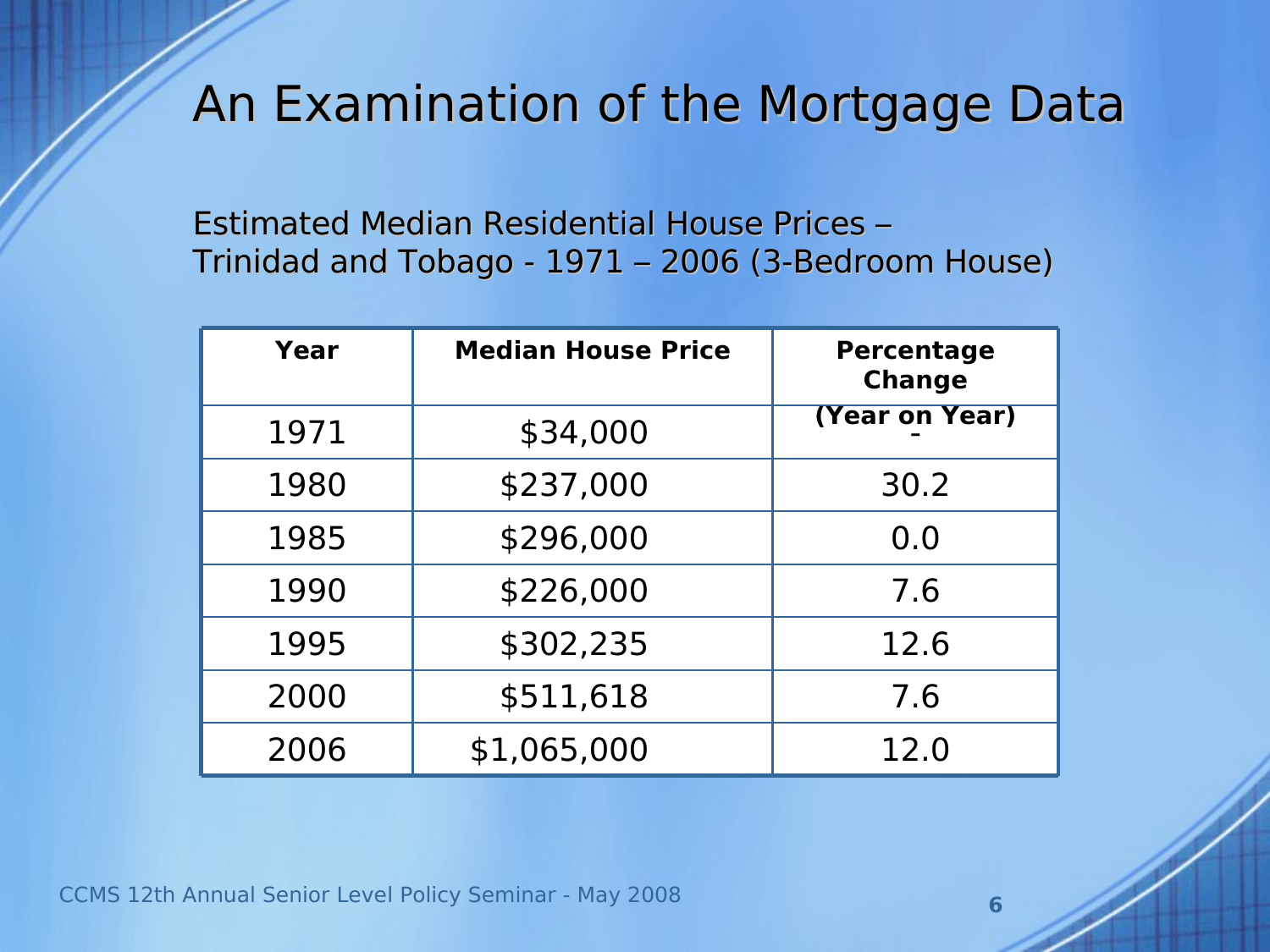

**Source: Association of Real Estate Agents**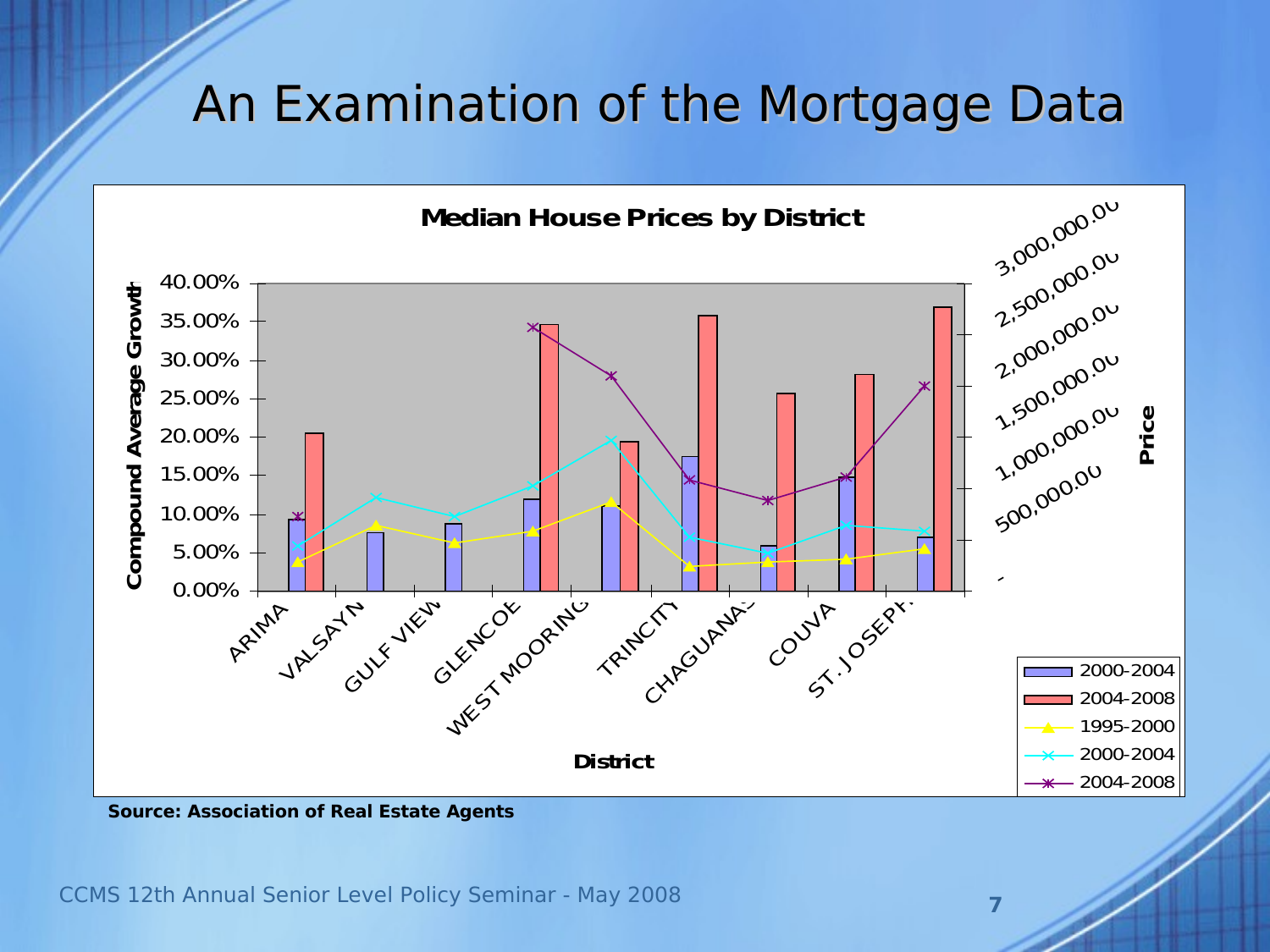



#### **Source: Central Bank of Trinidad and Tobago**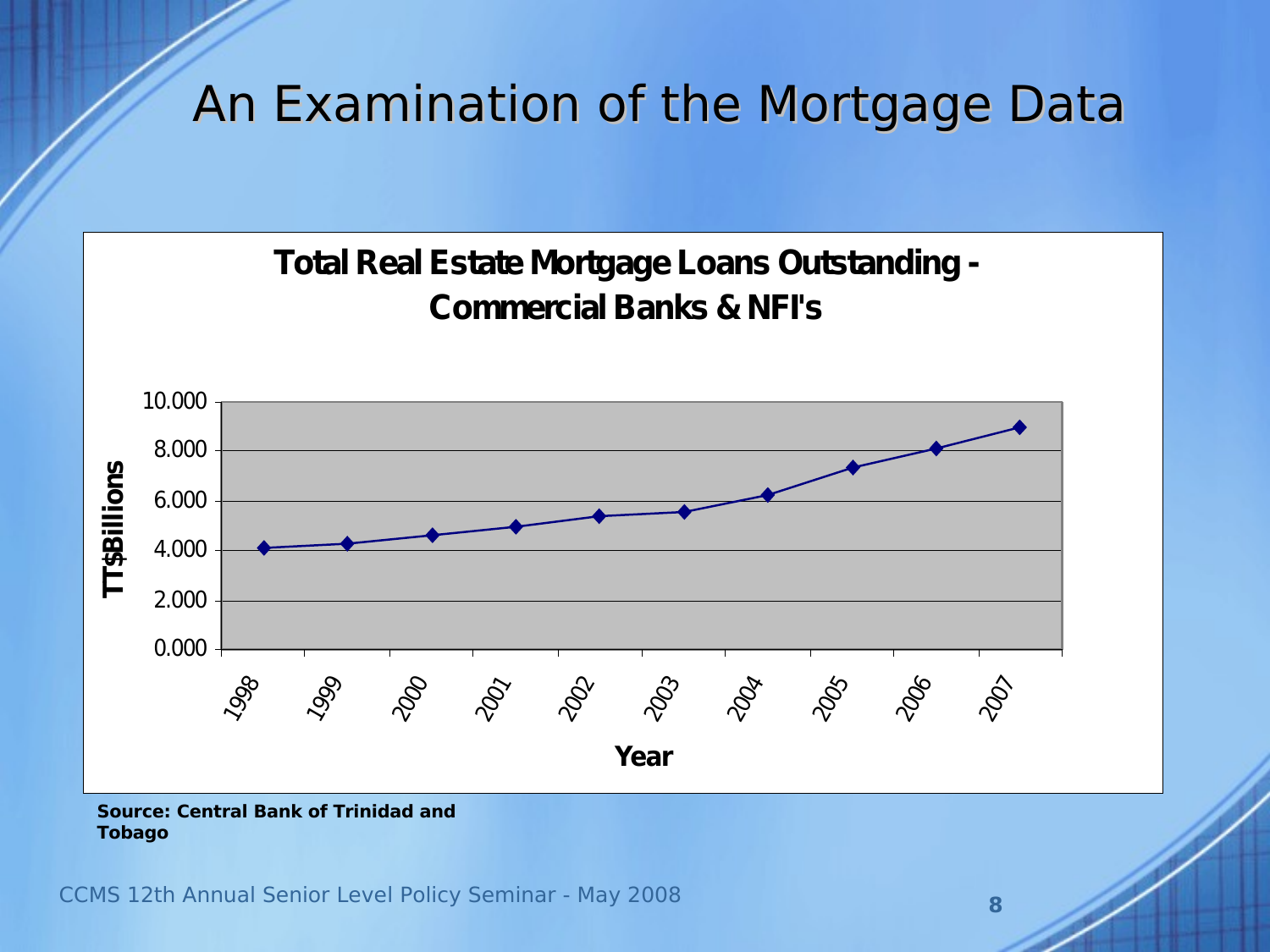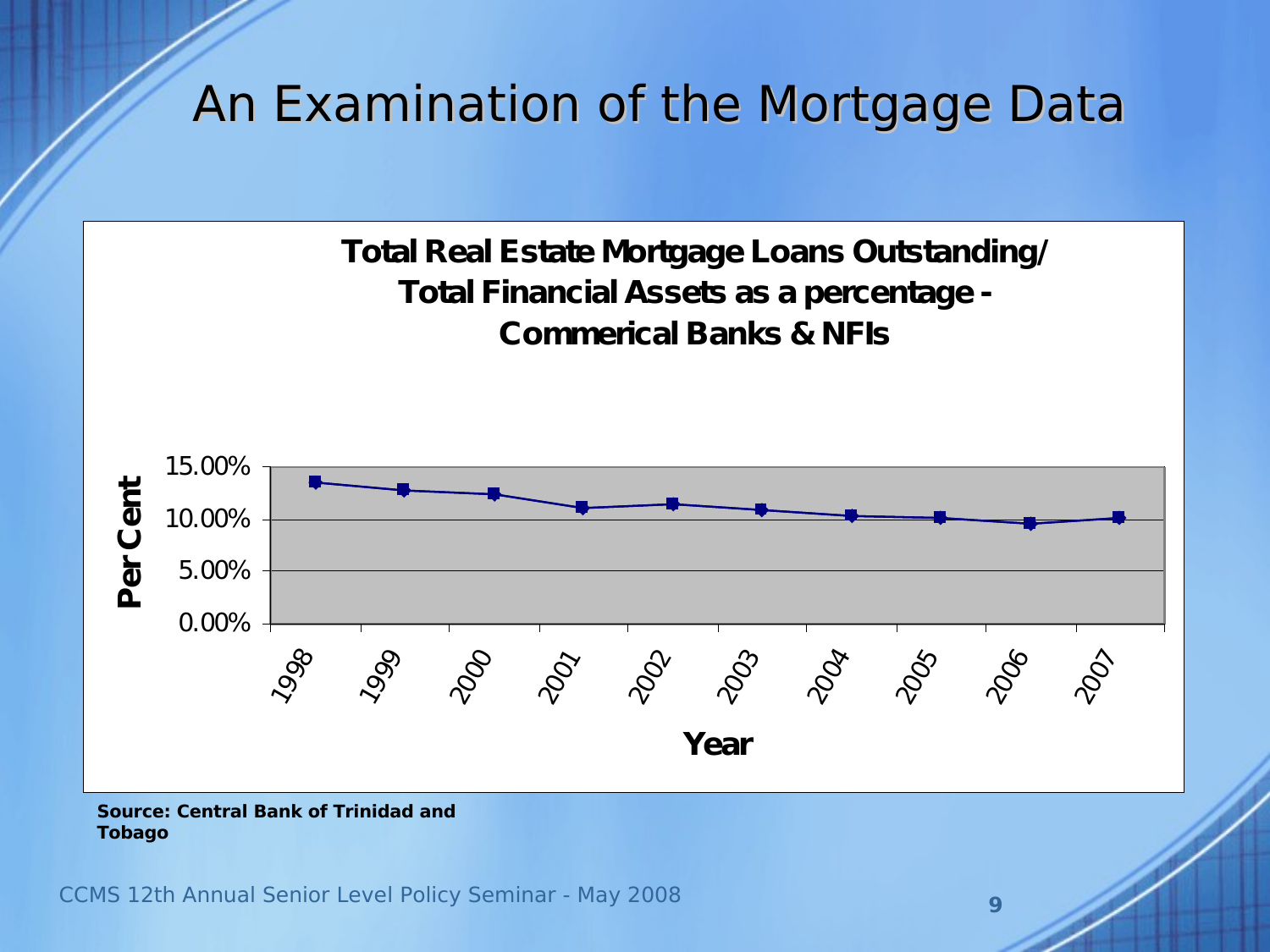# Mortgage Loans Outstanding by<br>Deposit Taking Institutions



#### **Source: Central Bank of Trinidad and Tobago**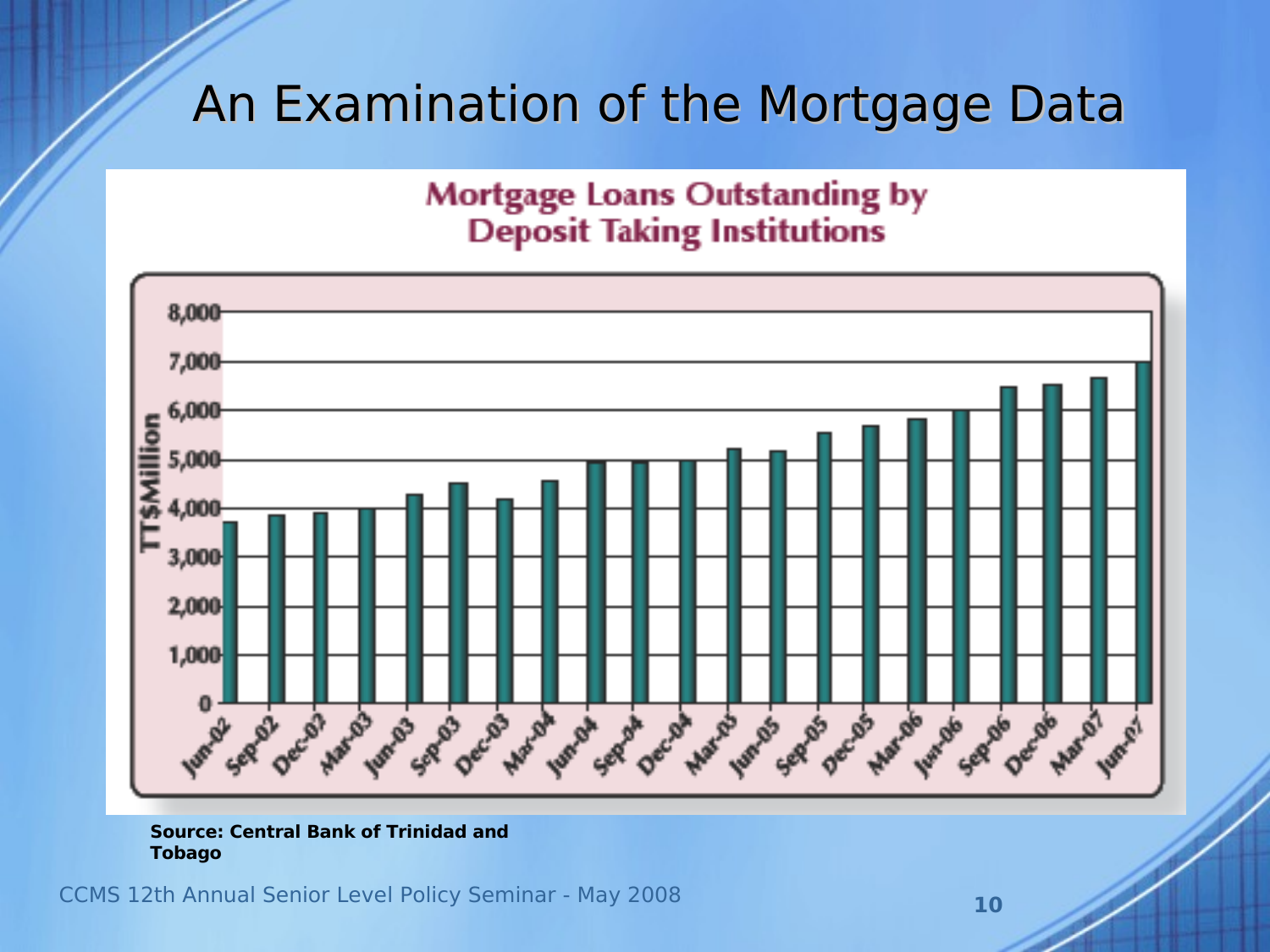Median House Prices for Trinidad and Tobago, United States and United Kingdom



**Source: Office of Federal Housing Enterprise Oversight, Nationwide and Central Bank of T&T**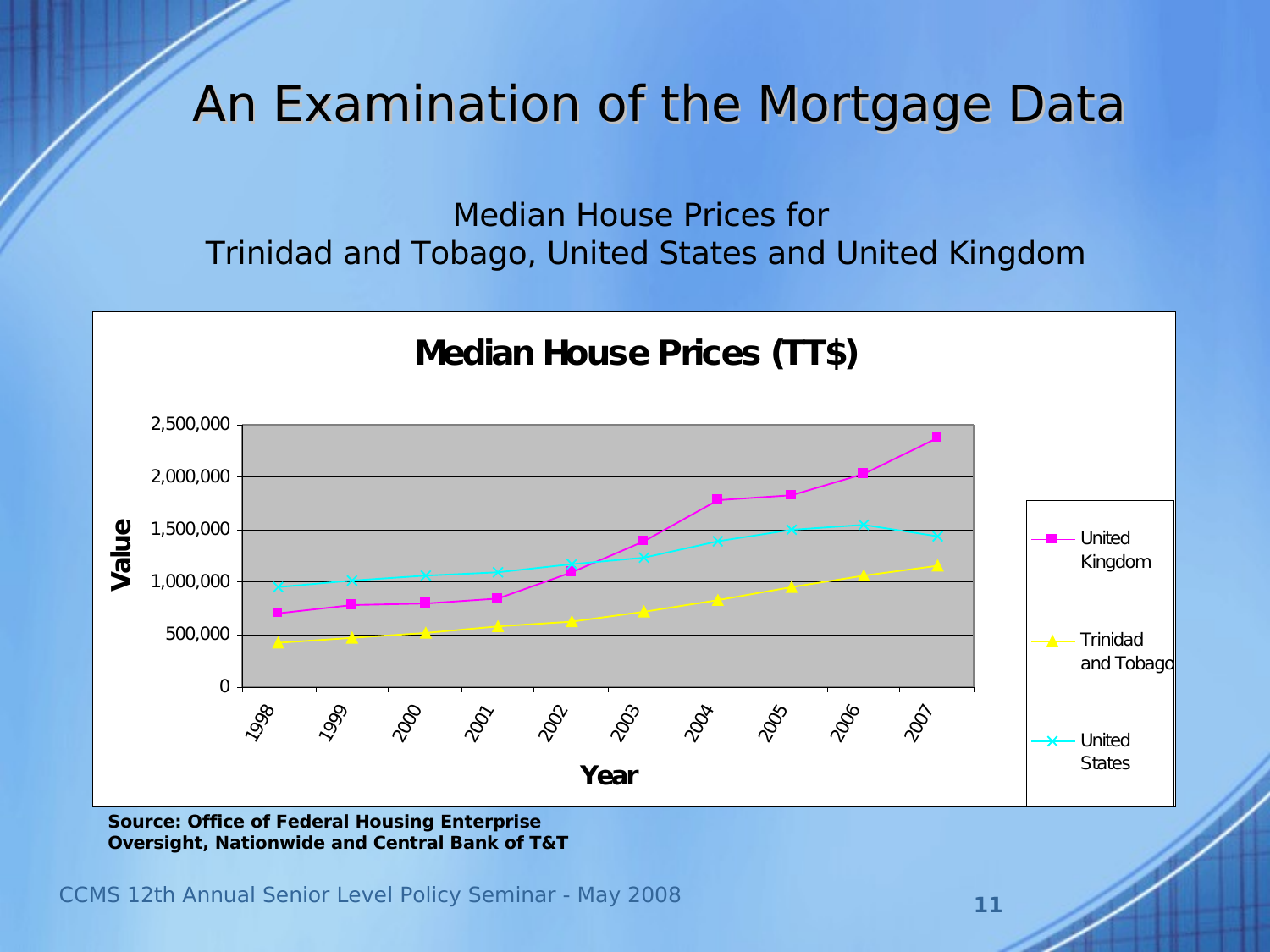• **Low Interest Rate Environment**



#### **Source: Central Bank of Trinidad and**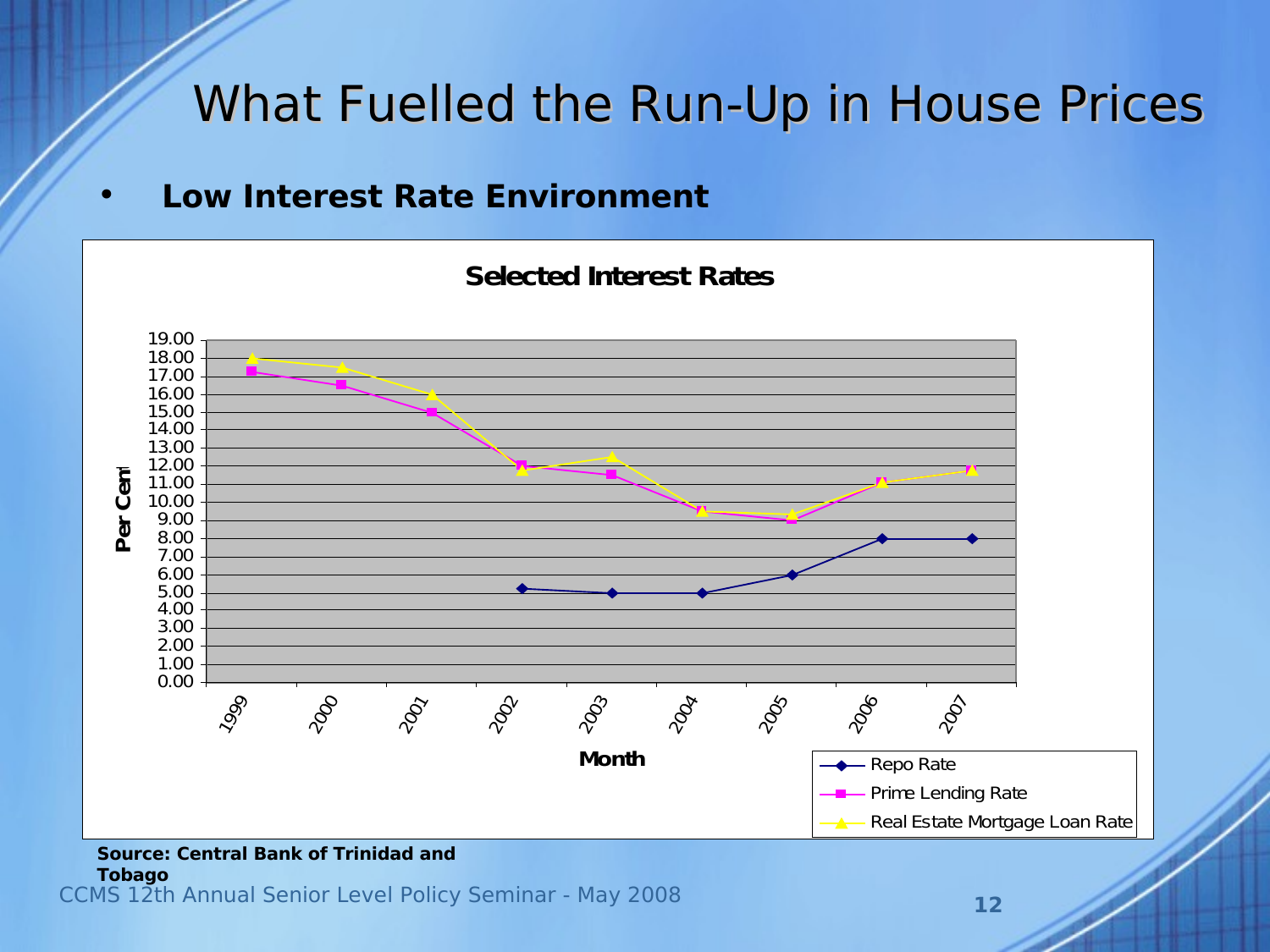#### • **Baby Boomers / Nouvean Riche / Increasing Wealth Effect**

|                                   | 1998     | 1999     | 2000     | 2001     | 2002               | 2003     | 2004      | 2005     | 2006      | 2007 p    |
|-----------------------------------|----------|----------|----------|----------|--------------------|----------|-----------|----------|-----------|-----------|
| Real GDP (%)                      | 7.48     | 8.98     | 7.25.    | 4.20     | 7.90.              | 14.40    | $7.80$ ,  | 6.10     | 12.20     | 5.50      |
| Energy                            | 9.08     | 21.50    | 12.40    | 5.59     | 13.50 <sub>1</sub> | 31.40    | 8.20      | 8.40     | 21.40     | 4.40      |
| Non-Energy                        | 6.76     | 3.38     | 5.48     | 2.83     | 4.80               | 6.70     | 6.70      | 5.00     | 6.60      | 6.70      |
| <b>GDP</b> per capita (US\$)      | 4,743.90 | 5,327.80 | 6,479.70 | ,003.60  | ,104.00            | 8,860.00 | 10,234.00 | 762.00   | 14,788.00 | 16,090.00 |
| <b>Unemployment Rate (%)</b>      | 14.23    | 13.15    | 12.17    | 10.83    | 10.40              | 10.50    | 8.40      | $8.00\,$ | 6.20      | 5.90      |
| External Debt/GDP (%)             | 24.30    | 23.20    | 20.50    | 18.20    | 16.50              | 13.20    | 9.90      | 8.40     | 6.30      | 5.60      |
| Current Account Surplus/GDP (%)   | (10.60)  | $0.50\,$ | 6.60     | 4.50     | 0.80               | 8.90     | 13.40     | 23.70    | 25.50     | 16.20     |
| Gross Official Reserves (US \$Mn) | ,184.60  | ,389.90  | ,909.70  | 2,455.70 | ,760.10            | 2,007.50 | 2,539.10  | 4,014.00 | 5,134.10  | 6,673.50  |
|                                   |          |          |          |          |                    |          |           |          |           |           |

**Source: Central Bank of Trinidad and Tobago**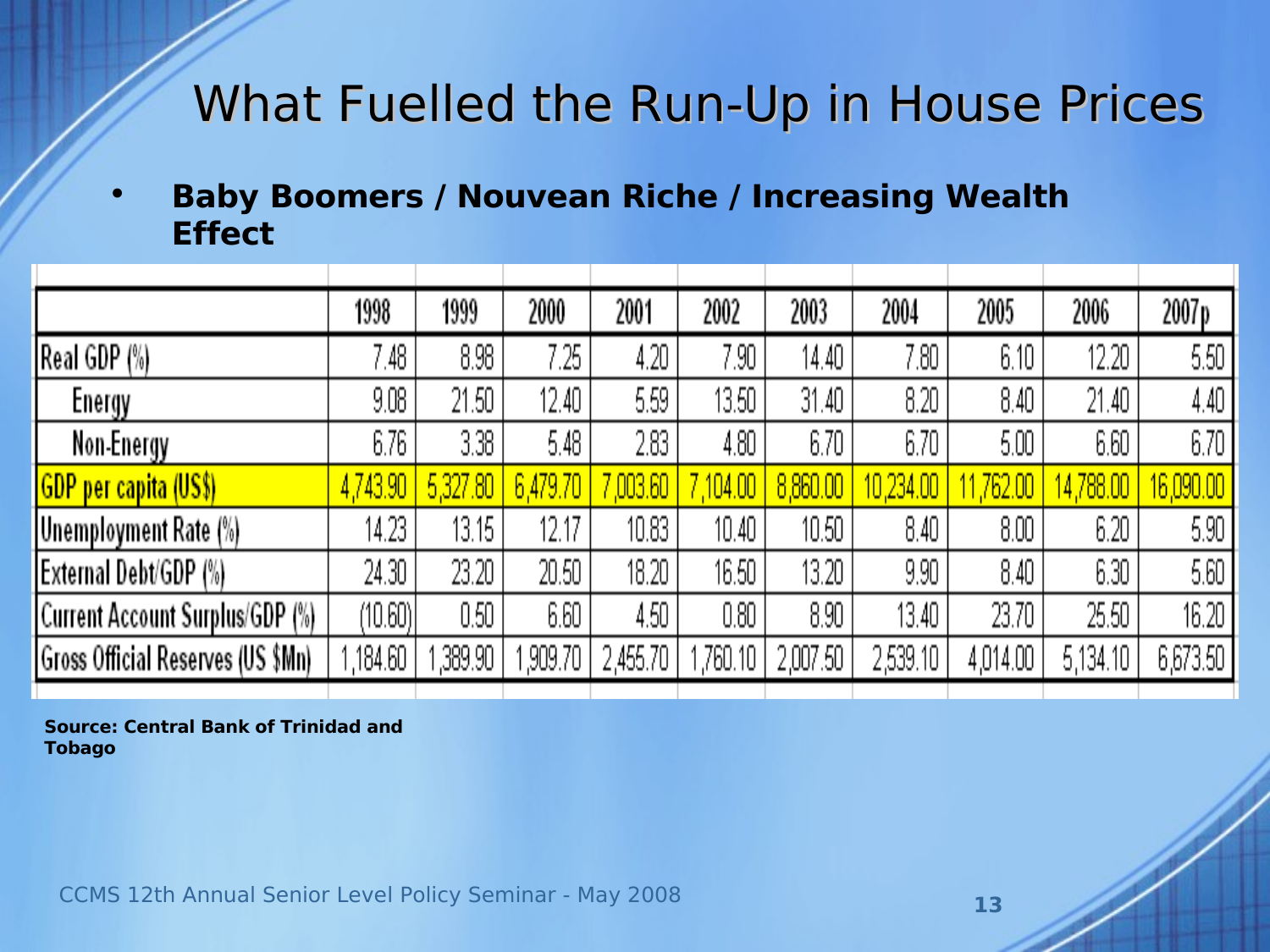#### • **Falling Stock Prices**

**Trinidad and Tobago Composite Stock Price Index** 

(year-on-year per cent change)



#### **Source: Central Bank of Trinidad and Tobago**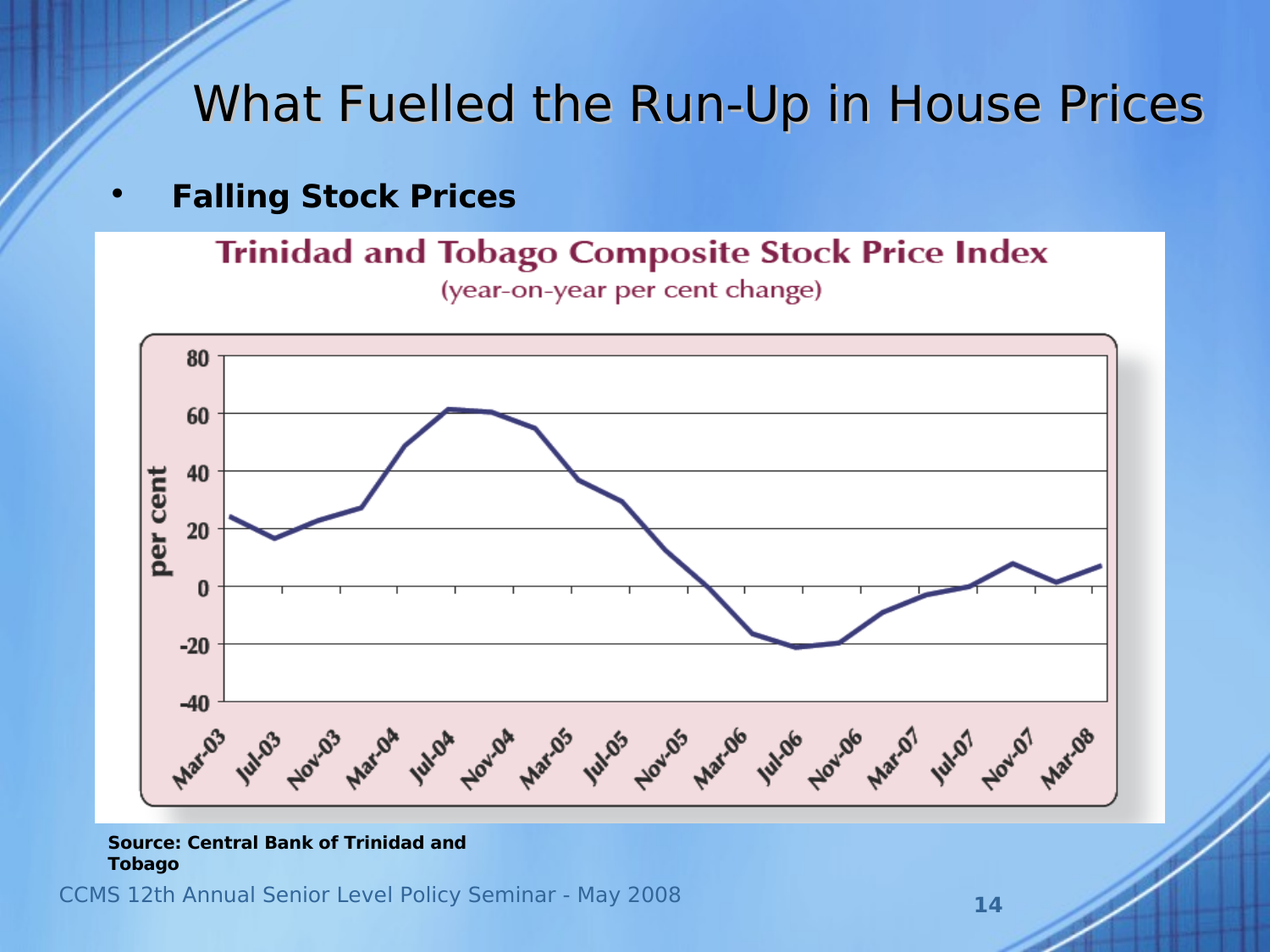• **Aggressive campaigning on the part of Banks (No Downpayment / 93% Financing /Softer Terms)**





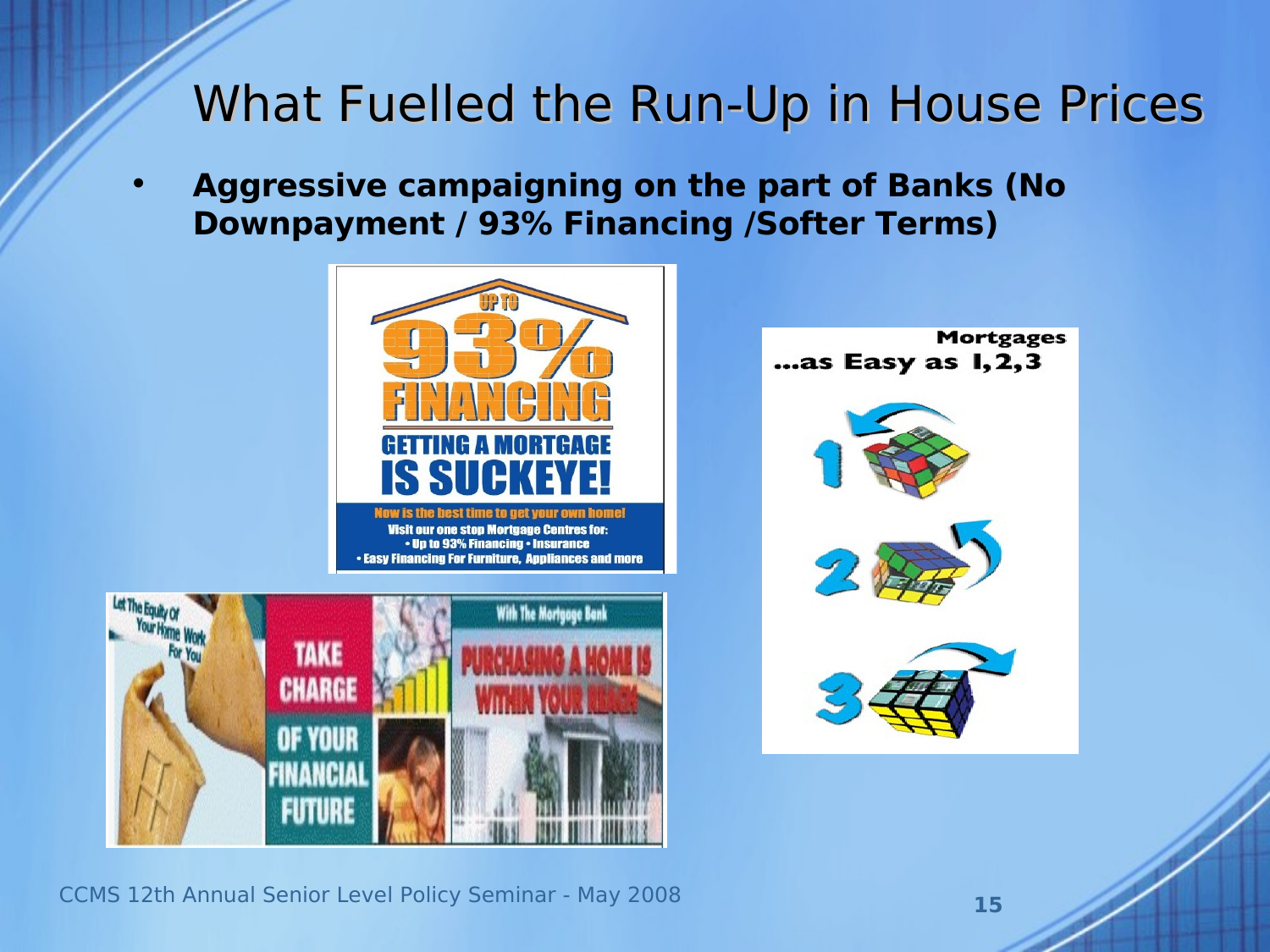- **Speculation**
- Genuine Supply constraint
- Increasing size of the Expatriate Population associated with the growing importance of the Energy Sector (Rental/Buy)
- Pre-disposition to live in the Western Peninsula of the island / Traffic Considerations
- Limited InvestmentOpportunity predicated on Regulatory arbitrage for Pension Funds (cannot invest in anything else)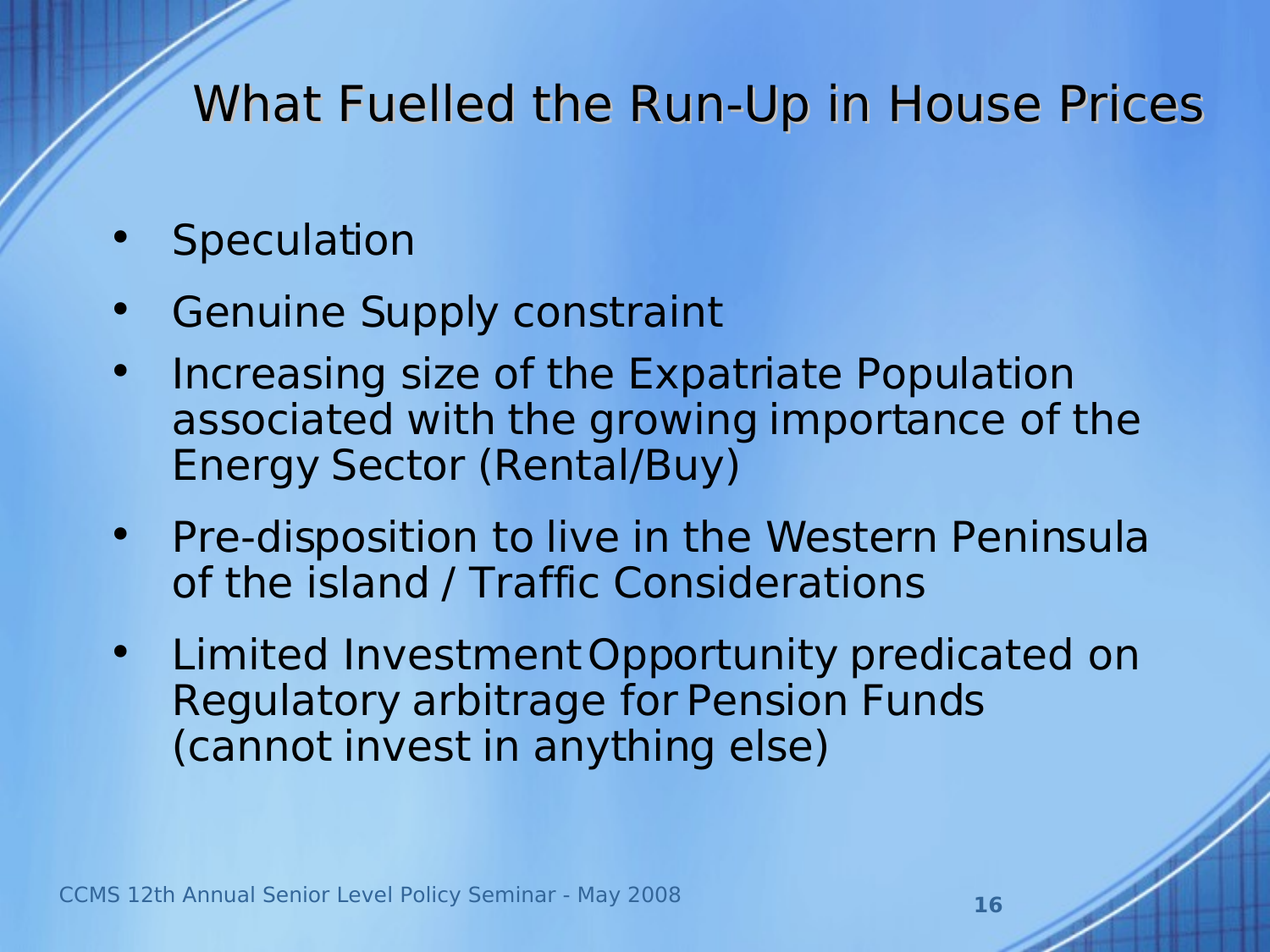## Have Conditions Changed

• **Concerns with Headline Inflation**



#### **Tobago**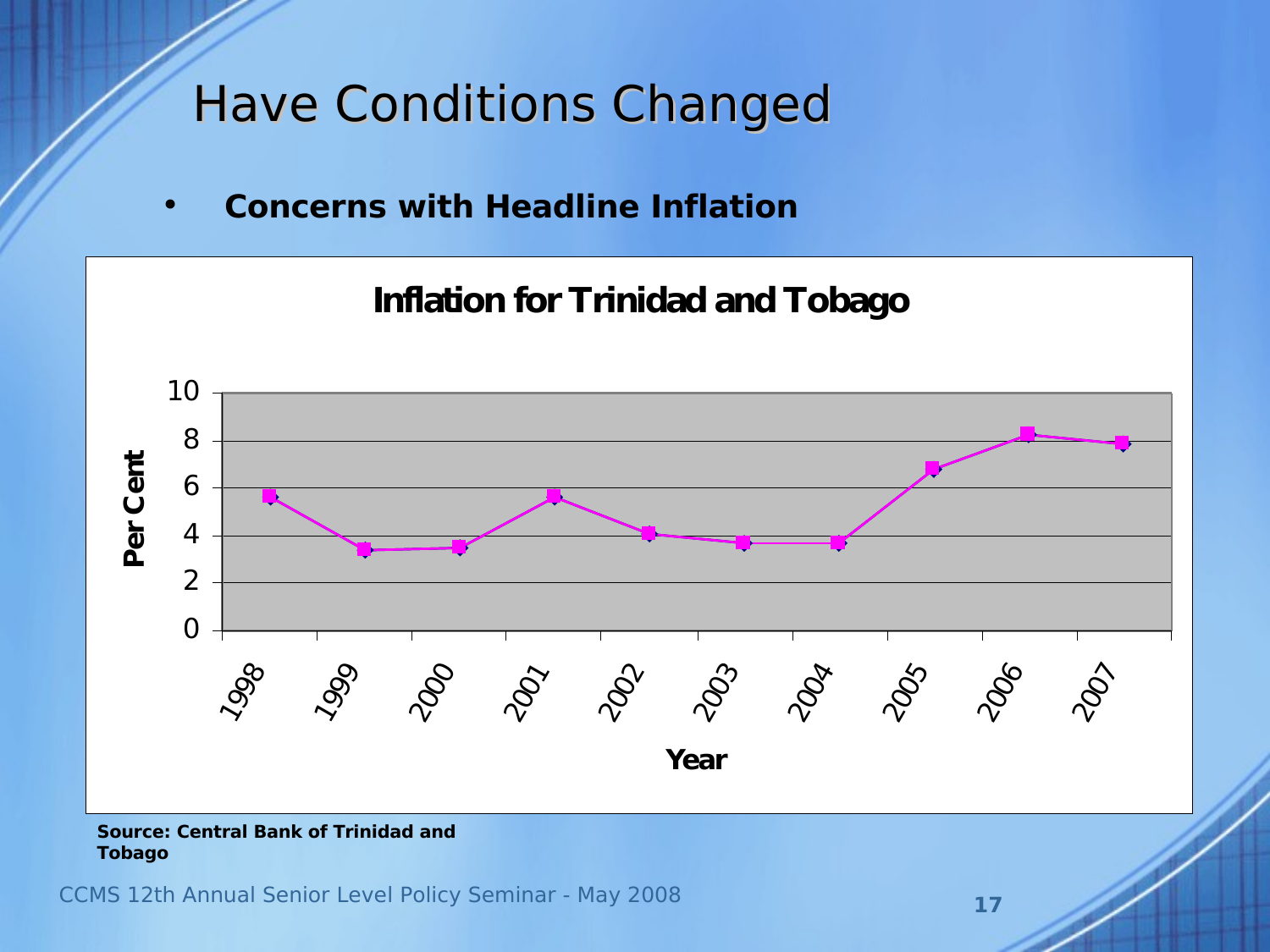## Have Conditions Changed

- Rising Interest Rates
- **Falling Expatriate Population**
- Over Supply
- Systemic Concerns over Sub-Prime
- Opening up of Highway/ Rapid Rail/ Water Taxis
- Concerns over Crime
- Falling House Prices in the United States (in particular Miami) may lead to speculation in these markets
- Local Stock Market Rebounding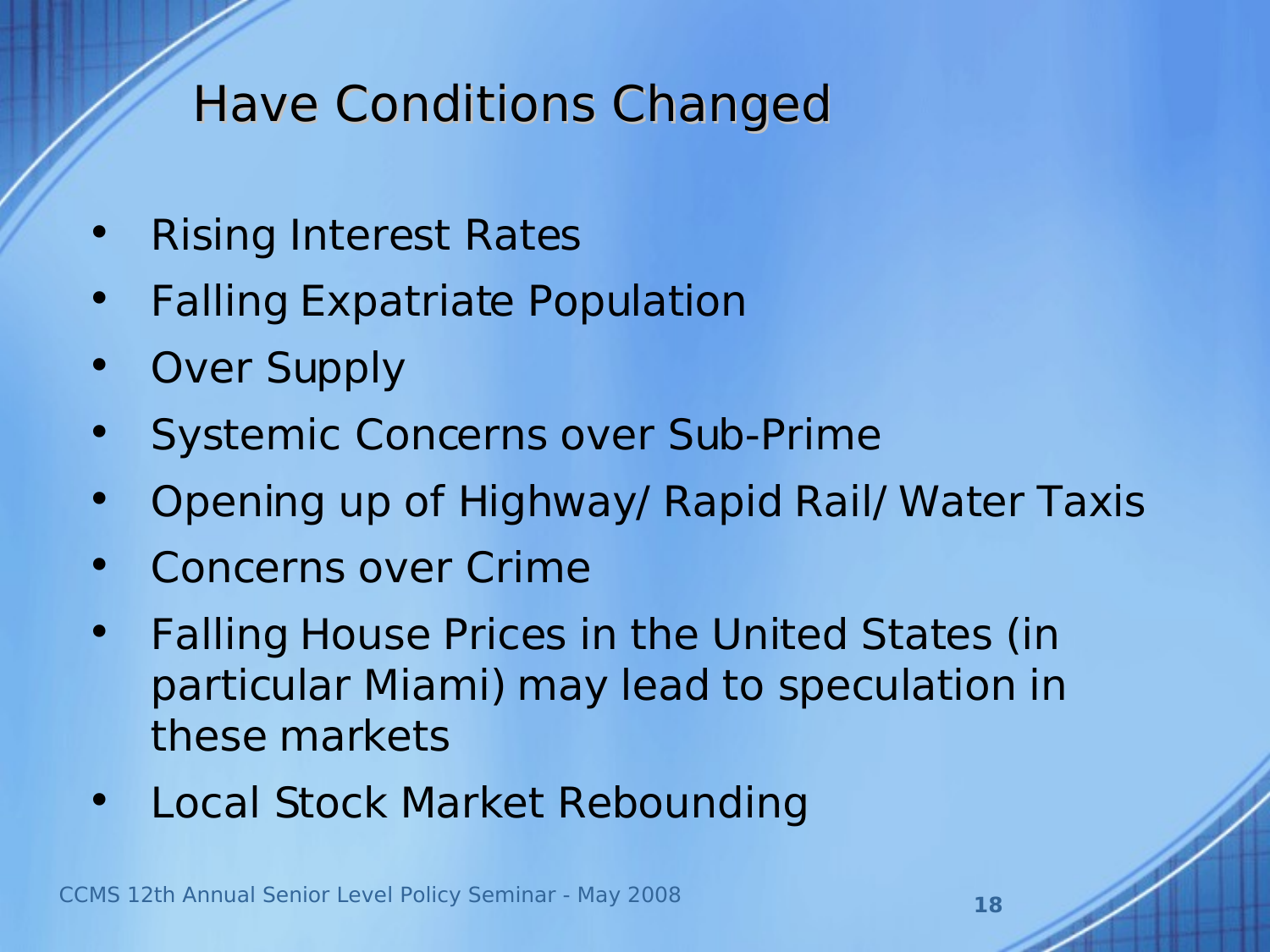#### Defining a Housing Bubble

"A **Housing Bubble** is characterized by rapid increases in the **valuations** of real property such as **housing** until unsustainable levels are reached relative to incomes, **price-to-rent** ratios and other economic indicators of affordability. This in turn is followed by decreases in house prices that can result in many owners holding negative equity, a mortgage debt higher than the value of the property."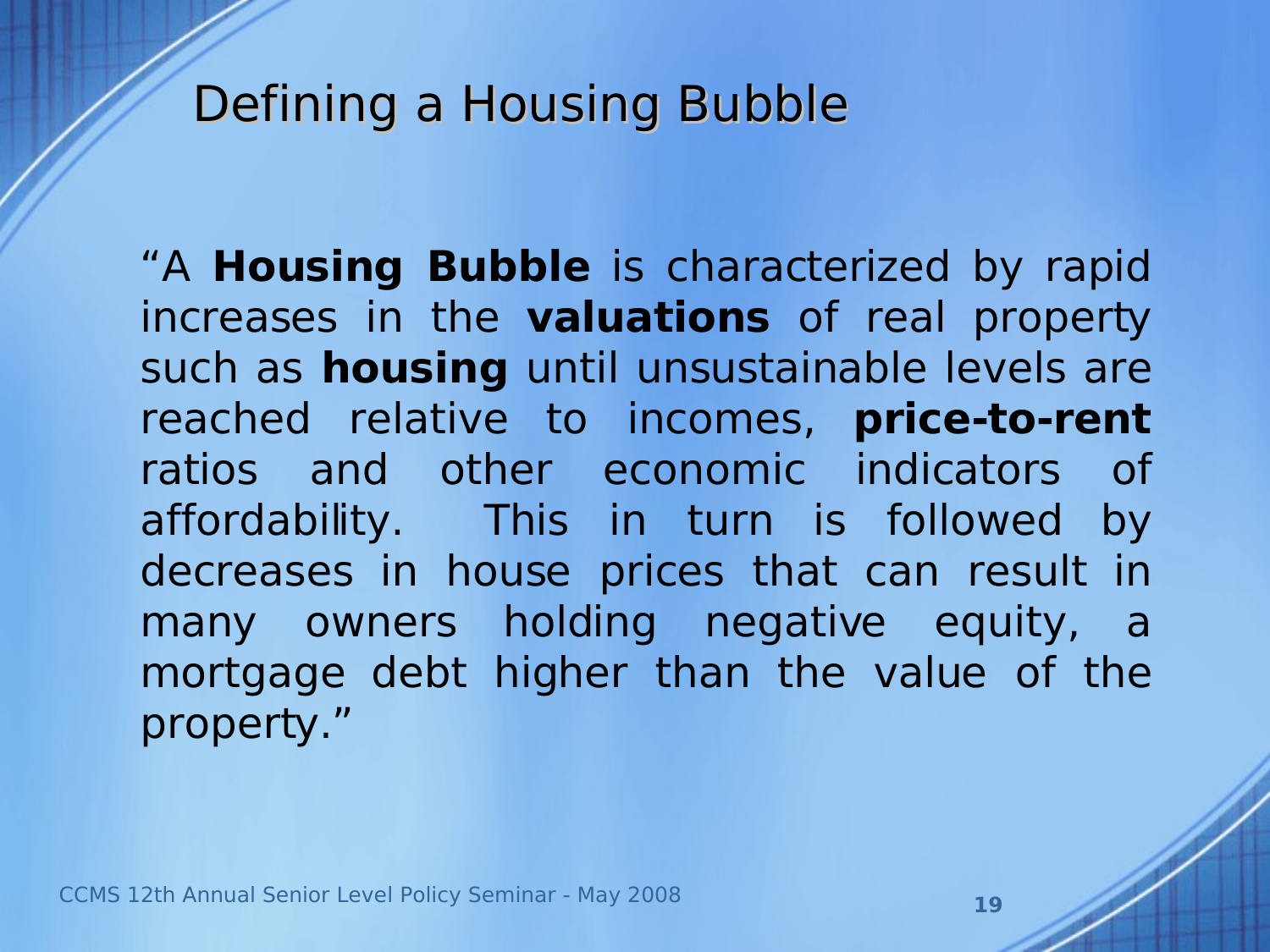#### **1. RAPID PRICE INCREASE**

|      | <b>TTD GDP</b><br>(Real) | <b>TT</b><br><b>Median</b><br><b>House Price</b><br><b>Growth Rate</b> | <b>US</b><br><b>Median</b><br><b>House Price</b><br><b>Growth Rate</b> | <b>US GDP</b><br>(Real) |
|------|--------------------------|------------------------------------------------------------------------|------------------------------------------------------------------------|-------------------------|
| 2002 | 7.9                      | 8.6                                                                    | 7.6                                                                    | 1.6                     |
| 2003 | 14.4                     | 15.0                                                                   | 7.6                                                                    | 2.5                     |
| 2004 | 7.8                      | 15.8                                                                   | 9.4                                                                    | 3.6                     |
| 2005 | 6.1                      | 13.9                                                                   | 9.6                                                                    | 3.1                     |
| 2006 | 12.2                     | 12.0                                                                   | 4.1                                                                    | 3.0                     |
| 2007 | 5.5                      |                                                                        | $-0.3$                                                                 | 2.2                     |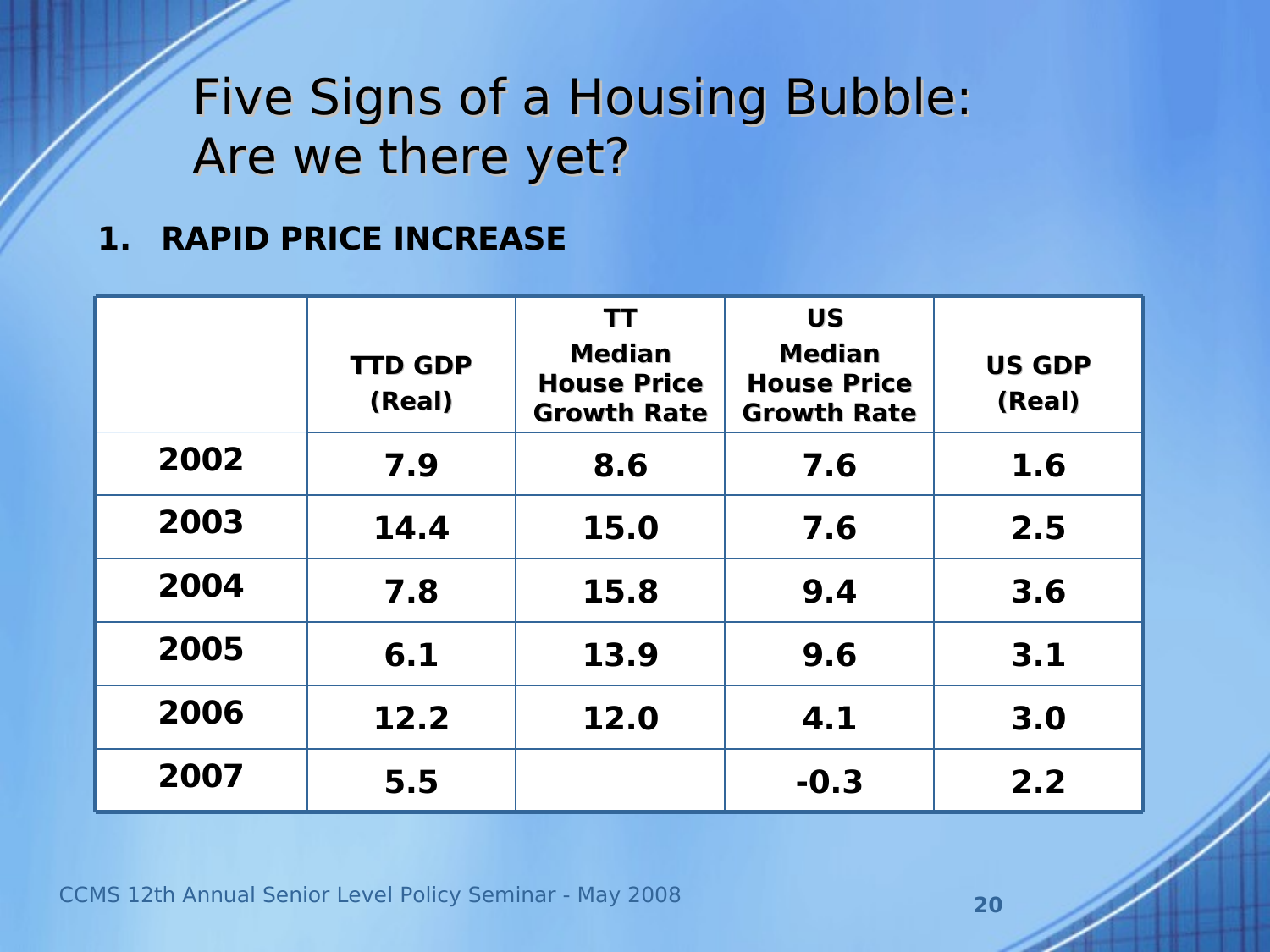**1. PRICES REACH UNSUSTAINABLE LEVELS RELATIVE TO MEDIAN HOUSEHOLD INCOME**

**= 14 Times = 8 Times** 80,000 = 1,100,000 **2007** Median Household Income 50,000 Median House Price  $\qquad \qquad = \qquad 424,000$ **1998**

**Source: CSO Household Budgetary Survey**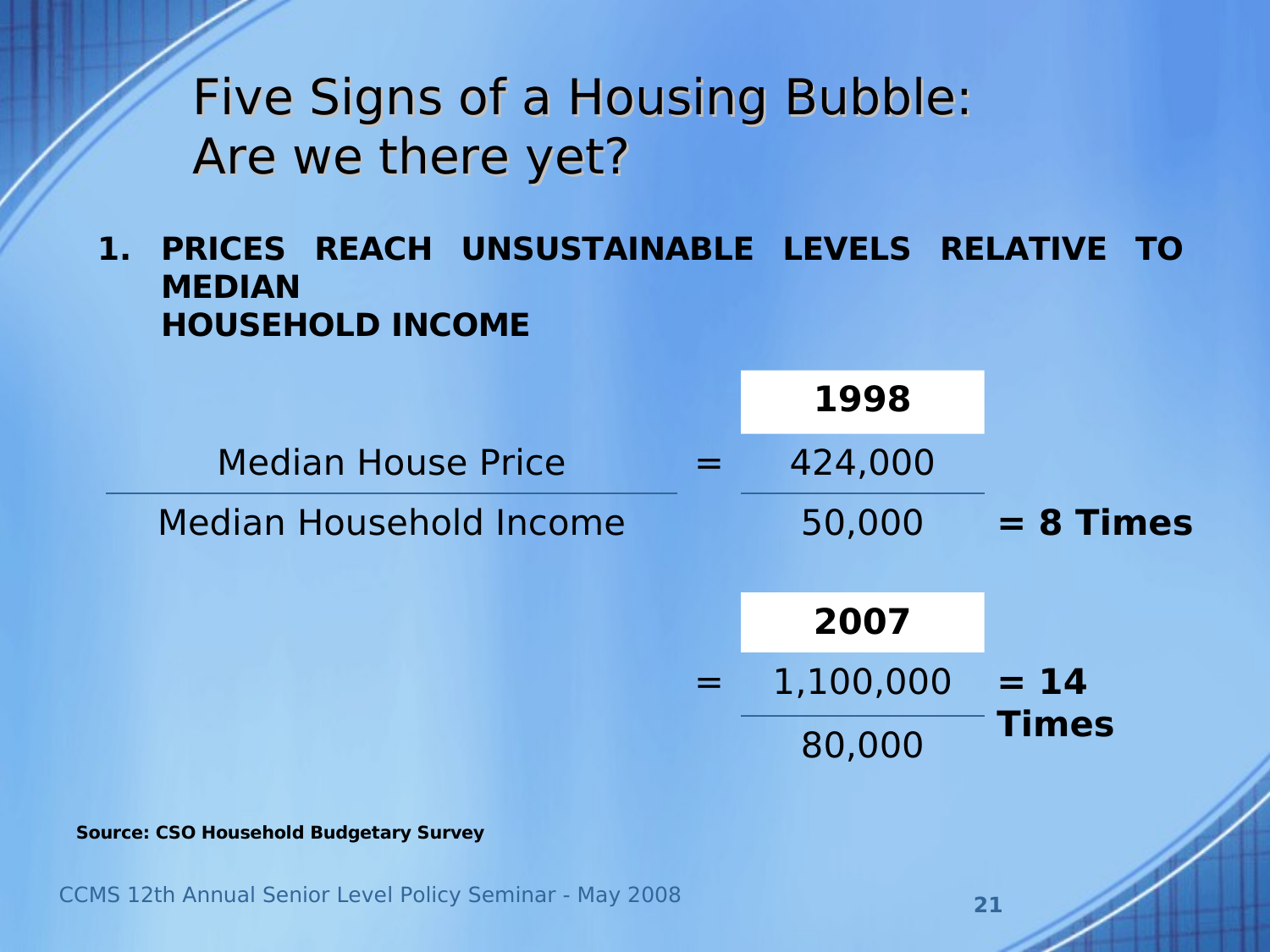- **PRICES ARE TOO HIGH TO BE AFFORDABLE**
	- **Where would we be without Government involvement**
	- **Government committed to building over 10,000 houses per year for the next 5 years**
	- **Most of these Houses will be subsidized**
- **CCMS 12th Annual Fowided** Nicy Seminar May 2008 **22** • **Concessionary Mortgages would be**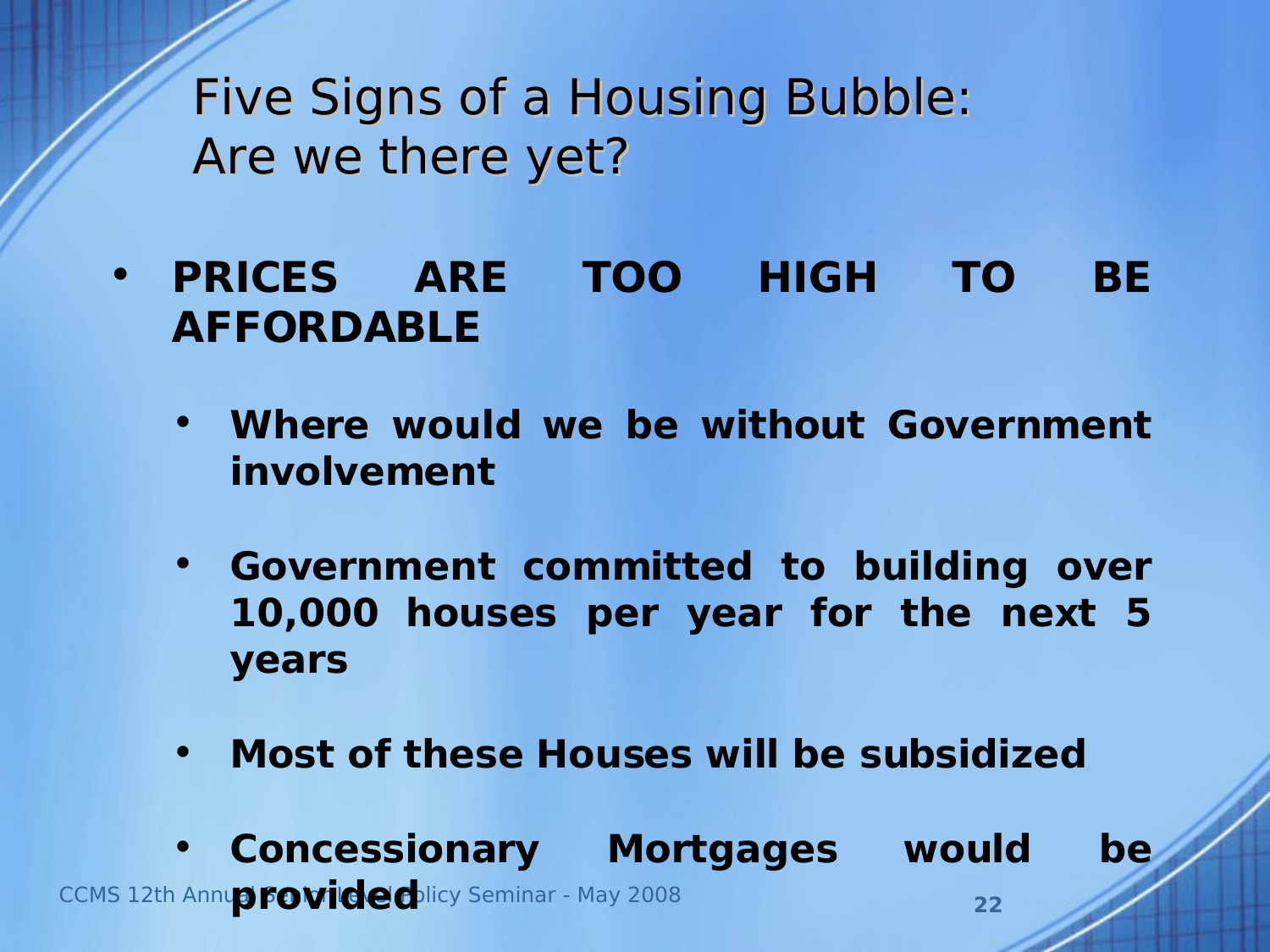#### **4. PRICE TO RENT RATIO**

**A Condominium bought for TT\$3.5 million will have to attract a rental income of USD4,000.00 per month to provide an 8.5% return to the owner (How sustainable is this)**

#### **5. HOMEOWNERS NEGATIVE EQUITY**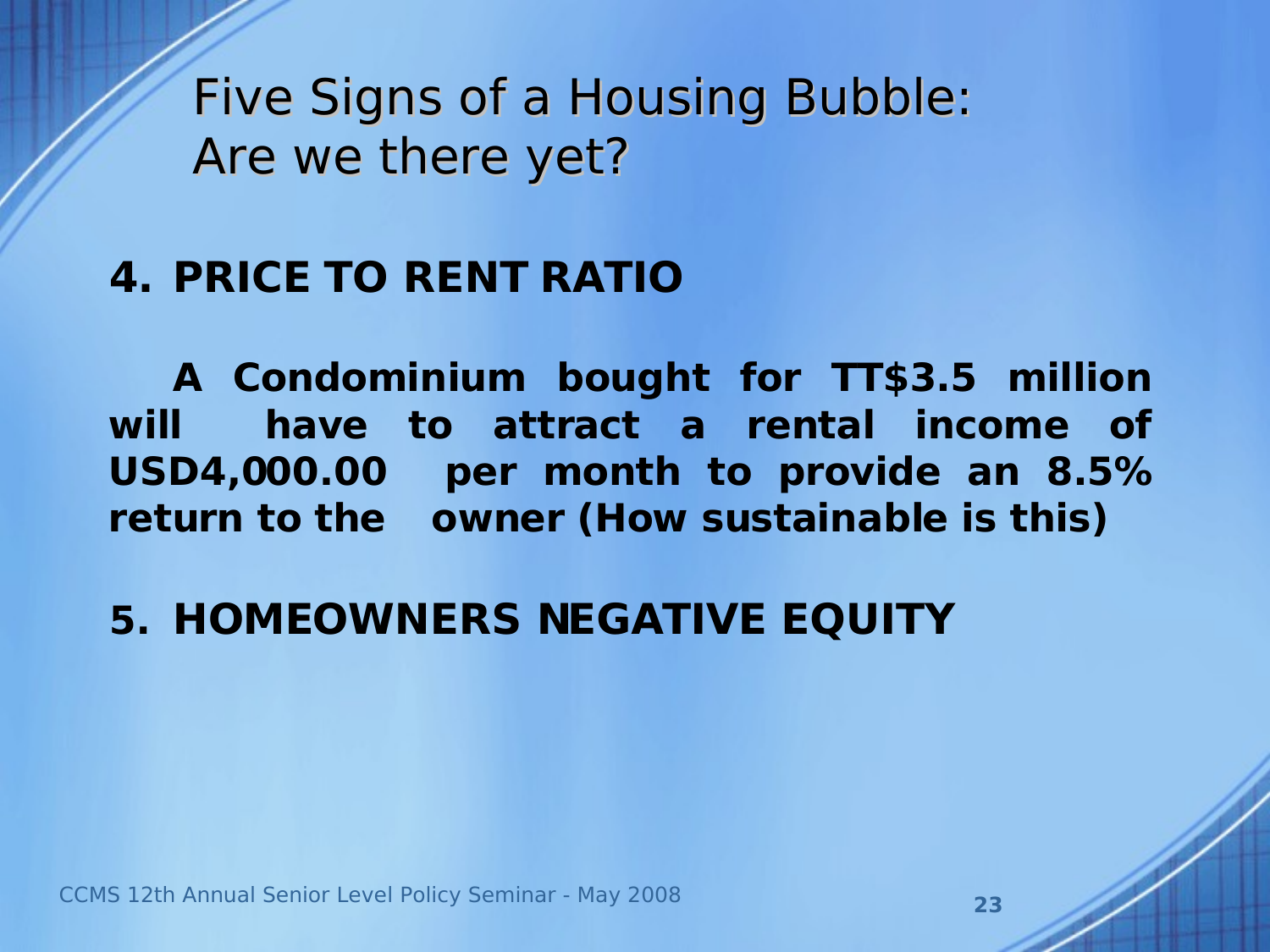#### Sailing Close to the Wind



- The available evidence suggests that although we may not be in a **BUBBLE**, we may be **SAILING CLOSE TO THE WIND**
- If the expatriate population continues to fall and if the Stock Market rebounds; money will move from the real sector (Housing) to the Stock Market
- This will depress House Prices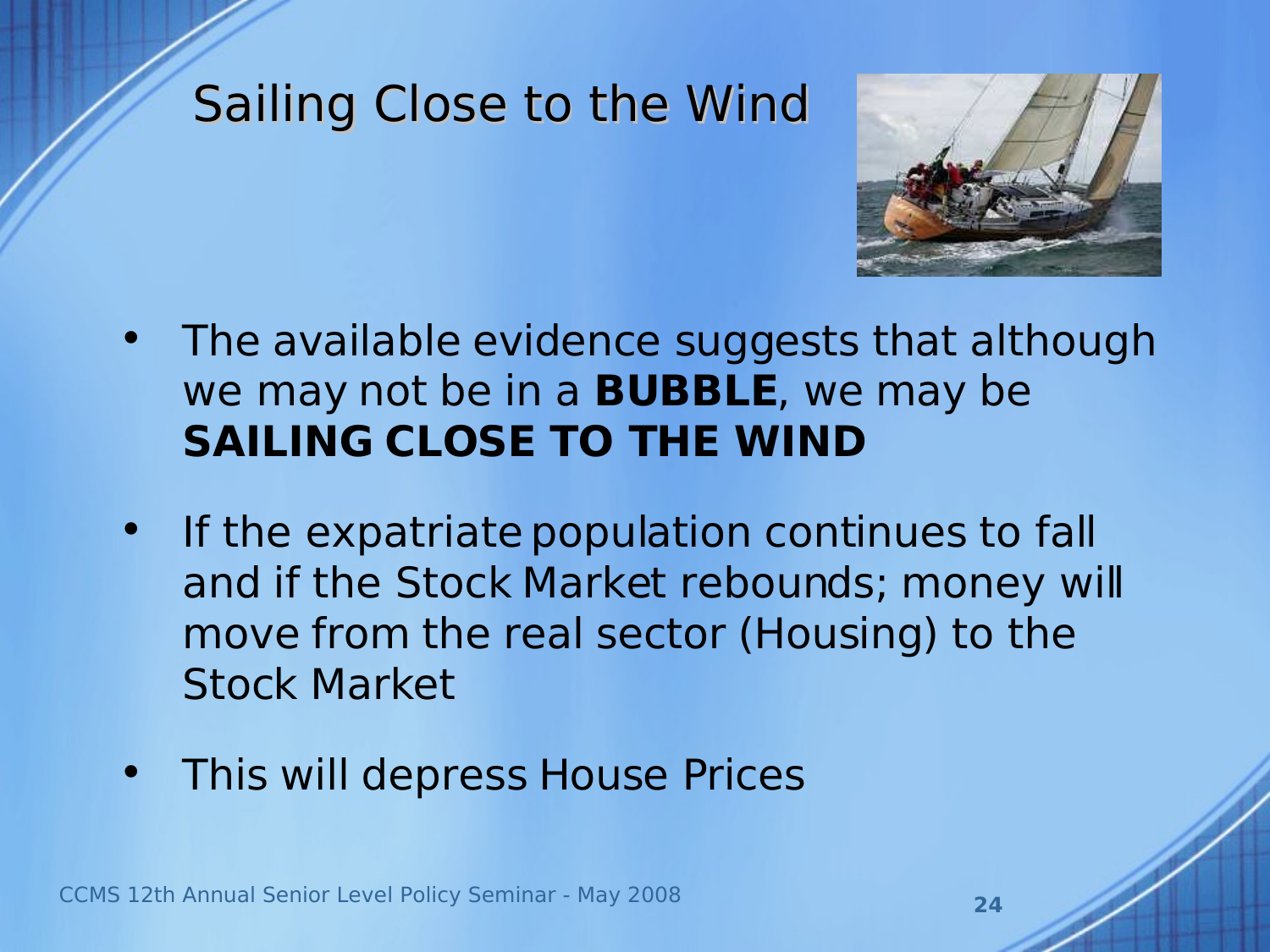### Sailing Close to the Wind

- If inflation continues to be a challenge and all indications are that it is likely to be, we can expect a further tightening in monetary policy and increasing interest rates which will further tighten the screws on the Housing Market
- We may witness Housing deflation
- As the transportation network and infrastructure improves we may see a more even distribution of house prices, with prices falling in the West and rising in the East and South of the island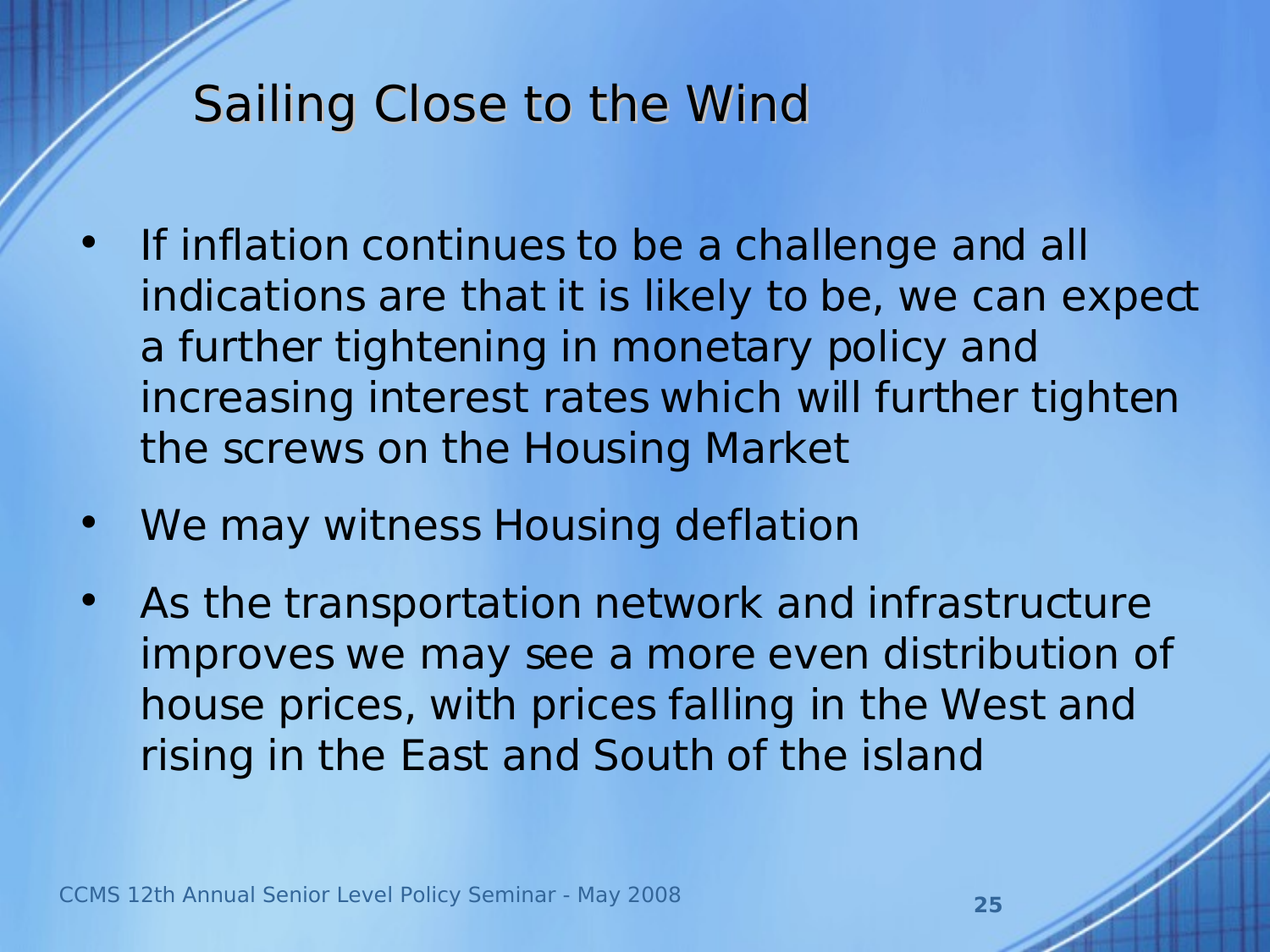# Sailing Close to the Wind

- A 10 year TT Government Bond is currently yielding 8.5%
- If the Government of T&T is upgraded investors can realize a further capital gain of between 2-3% over the next 18 months to 2 years
- By contrast \$3.5MM invested in an apartment will have to generate rental income in the amount of USD4,000.00 to give a return of 8.5%. **This does not include the following ancillary costs**:
	- Routine Maintenance
	- Annual Insurance
	- Rates and Taxes
	- Facilities Management

**CCMS 12EQUITY OTERRITTORY** May 2008 **26** • **We may yet end up in a situation of NEGATIVE**